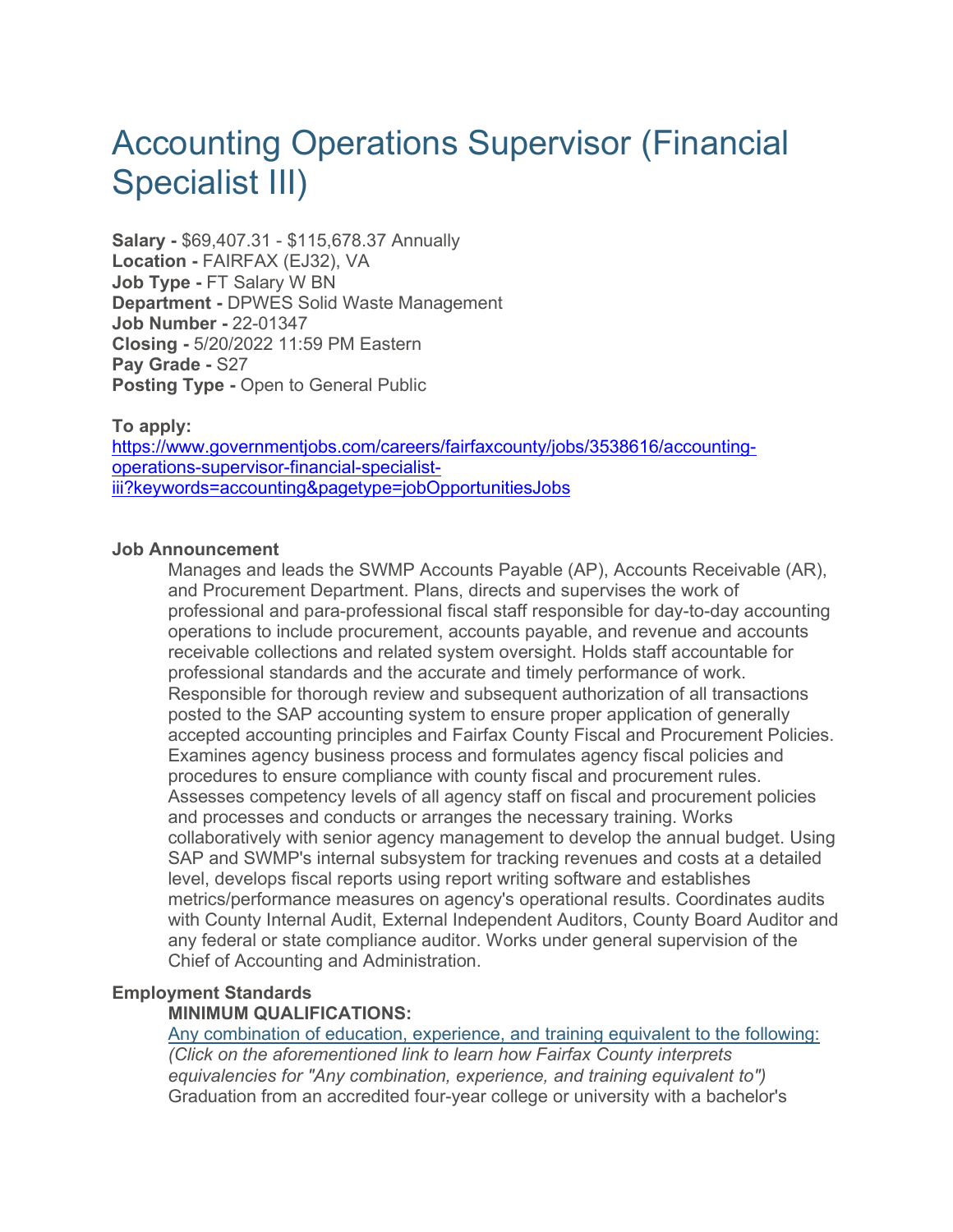degree in accounting; or a bachelor's degree in business administration or related field that has been supplemented by at least six credit hours of basic accounting principles and concepts; plus four years of professional-level finance or business administration experience. A master's degree in a related field or CPA may substitute for one year of experience.

#### **NECESSARY SPECIAL REQUIREMENTS:**

The appointee to this position will be required to complete a criminal background check to the satisfaction of the employer.

All newly hired employees are required to be fully vaccinated against COVID-19 (two weeks after the last required dose) as a condition of employment or obtain approval of a medical or religious exemption prior to their start date. Proof of an exemption or vaccination status will be required during the pre-employment onboarding process. New employees who obtain an exemption from the vaccine mandate for medical or sincerely held religious beliefs may be subject to a weekly testing requirement. Vaccinated employees and employees with a medical or religious exemption will complete the attestation online on their first day of employment or shortly thereafter.

# **PREFERRED QUALIFICATIONS:**

CPA Certification and Degree with a major in accounting. 7 years of professional experience in governmental accounting in enterprise business operations. 7 years of experience effectively supervising and coordinating the activities of professional accountants and clerical support staff in a full charge accounting office. 5 years of experience in procurement of goods and services under the Virginia Public Procurement Act guidelines. 5 years of experience in budgetary development and analysis. 2 years of experience in administration of an accounting system or subsystem. Proven ability to make fiscal decisions based upon accounting principles and organizational policy. Excellent verbal and written communication skills to resolve vendor and customer inquiries related to invoicing and billing matters and communicating policy and procedural guidance to county program staff. Advanced proficiency skills to include FOCUS, Datawarehouse, and Microsoft Excel to download, organize, analyze, and manipulate data from multiple reports to present statistical/cost analysis to managers and program staff for business decision making.

# **PHYSICAL REQUIREMENTS:**

Ability to stand, stoop, bend, stretch, walk, climb, sit, kneel, crouch, reach, crawl, lift and handle materials with manual dexterity. Ability to lift up to 25 pounds. Ability to input, access, and retrieve information from a computer. Ability to perform repetitive hand, arm, wrist and shoulder movements. Work requires performing tasks in an environment in which raw waste is present. All duties performed with or without reasonable accommodations.

# **SELECTION PROCEDURE:**

Panel interviews and may include exercises.

**Fairfax County Government prohibits discrimination on the basis of race, color, religion, national origin, sex, pregnancy, childbirth or related medical conditions, age, marital status, disability, sexual orientation, gender identity,**